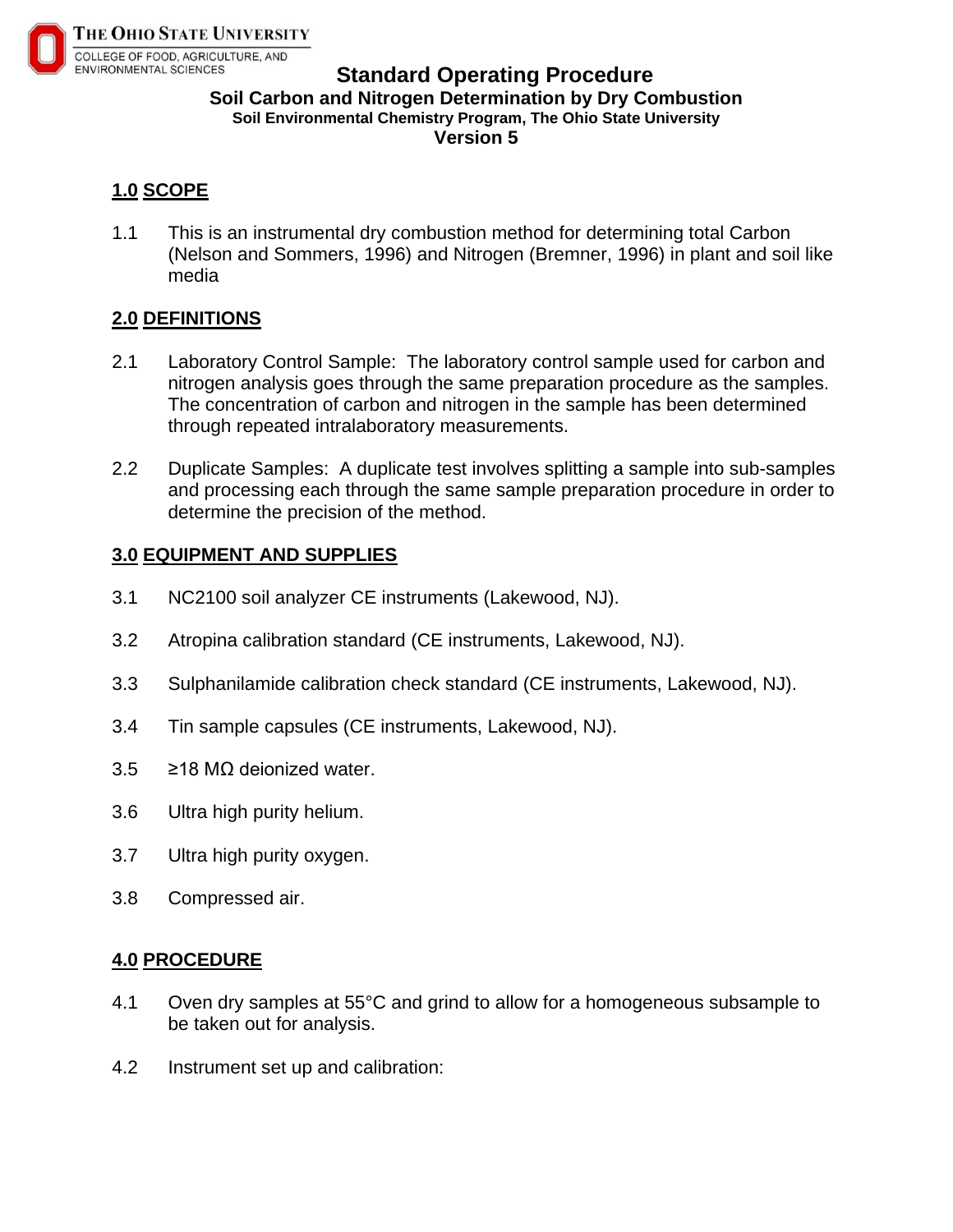

#### **Standard Operating Procedure Soil Carbon and Nitrogen Determination by Dry Combustion Soil Environmental Chemistry Program, The Ohio State University Version 5**

4.3 Perform four point linear calibration curve using an atropine standard (4.84% N, 70.055% C) weighed to the nearest 0.01mg. The instrument linear calibration range is approximately 1mg to approximately 7mg of atropine, corresponding to:

> 0.0484mg N - 0.339mg N 0.7055mg C - 4.938mg C

- 4.4 Weigh samples into tin capsules to the nearest 0.01mg and record sample mass.
- 4.5 The mass chosen for the sample should not exceed 100mg and should put the sample C and N within the calibration range.
- 4.6 Example calibration range for %C and %N if utilizing 50 mg sample weight:

0.0484mg N/50mg sample = 0.0968 %N

0.339mg N/50mg sample =  $0.678$  %N

0.7055mg C/50mg sample =  $1.411$  %C

4.938mg C/50mg sample = 9.876 %C

- 4.7 Input sample masses into Eager 200 software, which allows for results to be given in %C and %N.
- 4.8 Record Run ID in Carbon Analyzer log.
- 4.9 Start analysis.
- 4.10 Maintenance
	- 4.10.1 Soil: Change crucible every 25 samples
	- 4.10.2 Perform routine maintenance in between analytical runs at intervals specified by the manufacturer or when chromatographic quality is suspect.

#### **5.0 QUALITY CONTROL**

- 5.1 Instrument calibration:  $r^2 > 0.995$  shall be established for carbon and nitrogen.
- 5.2 Laboratory Control Sample: The laboratory control sample must fall within  $\pm 20\%$ of the known value.
- 5.3 Sample Duplicates: The relative percent difference (RPD) must be no more than 20%.

$$
RPD = 100 x \quad \underline{\text{/S - D}}/
$$